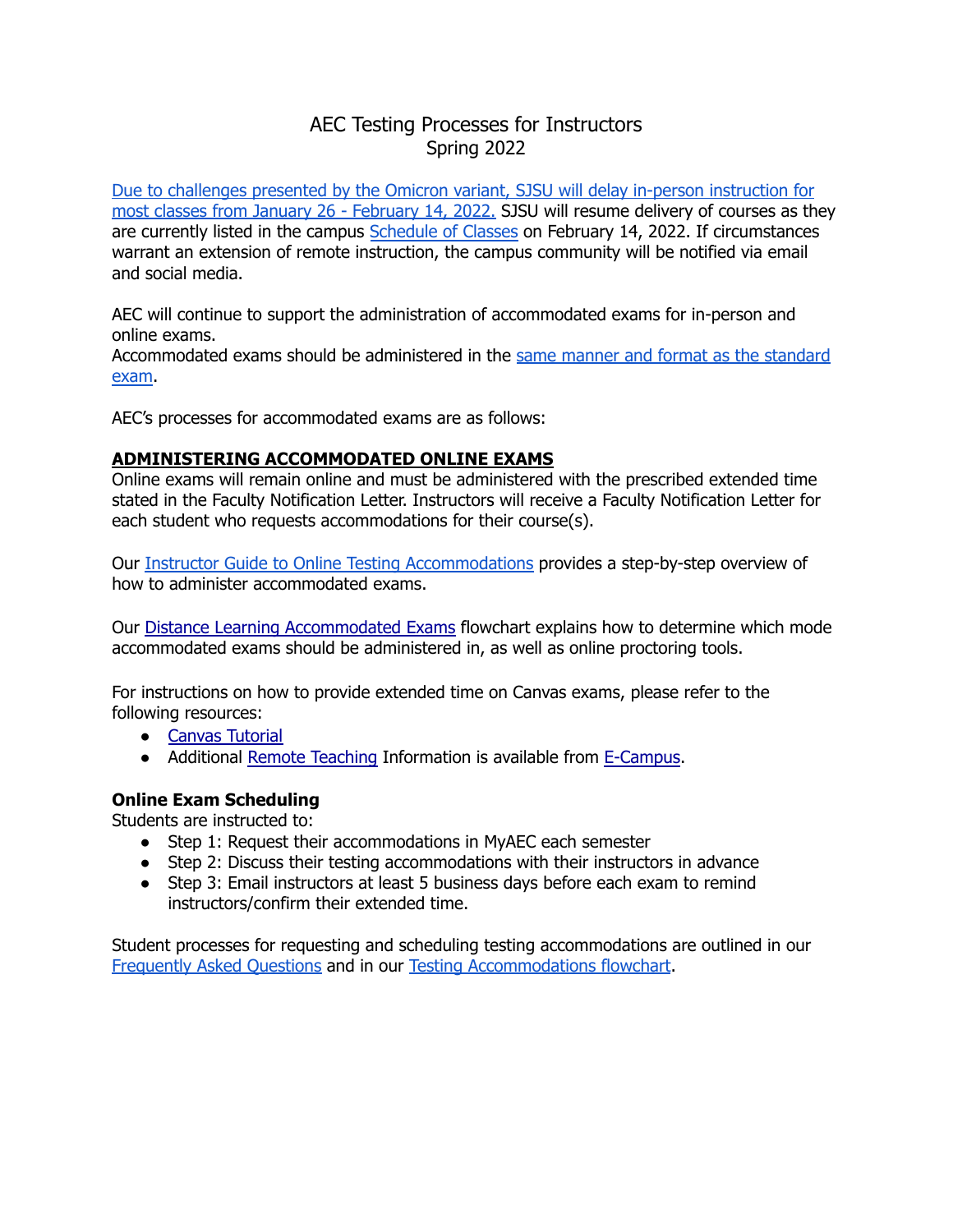# **ADMINISTERING ACCOMMODATED IN-PERSON EXAMS**

AEC Testing is open to administer accommodated exams for courses with **in-person exams only**. Students must schedule exams with the AEC in advance.

For the health and safety of our staff and students, the following processes apply:

Alternative Testing Center Hours: Monday - Friday from 8 am - 5 pm

Alternative Testing Center Locations: [Industrial](https://www.sjsu.edu/map/) Studies (IS) 223 & King Library (MLK) 230

**Exams will be administered in a block seating format, with specific start times for each block.** Block seating is imperative to control population density and allow for proper disinfection and airing of our testing locations.

#### **AEC will administer accommodated exams during these times ONLY, Monday-Friday:**

- Morning Block:  $8:30 11:00$  am. All exams will begin at  $8:30$  am.
- $\bullet$  Afternoon Block: 1:00 3:30 pm. All exams will begin at 1:00 pm

The block seating format means students with accommodated exams will likely test at a different time than the class. The AEC has asked faculty to be supportive of students who request alternate testing dates/times due to AEC's Testing hours and/or in consideration of students' academic schedules. Faculty may choose to administer testing accommodations themselves using AEC-approved alternatives.

Our Instructor Guide to In-Person Testing [Accommodations](https://www.sjsu.edu/aec/docs/Instructor%20Guide%20to%20In-Person%20Testing%20Accommodations%20Flowchart.pdf) provides a step-by-step overview of how to administer accommodated exams.

Our Distance Learning [Accommodated](https://www.sjsu.edu/aec/docs/Distance%20Learning%20Accommodated%20Exams%20Flow%20Chart.pdf) Exams flowchart explains how to determine which mode accommodated exams should be administered in.

#### **How to Complete Faculty Test Accommodation Forms**

Instructors will receive a Faculty Notification Letter for each student who requests accommodations for their course(s). For students with testing accommodations, the Faculty Notification Letter will prompt instructors to complete a Faculty Test Accommodation Form. The form is how instructors inform AEC of course exams/policies for the entire semester, so AEC can properly administer accommodated exams.

- Step 1: Upon receiving a Faculty Notification Letter for a student with testing accommodations, click on the link located in the red box to access the Test Accommodation Form.
- Enter the requested information for **ALL** quizzes, midterms, exams and final exams (i.e., dates, times, standard time limits, and allowed aids). Aids not listed in the Test Accommodation Form will not be permitted for use during the exam.
- Check the "Box to indicate Faculty agreement to provide support in exam scheduling." Checking this box indicates you understand AEC's Testing processes and give approval for AEC to schedule accommodated in-person exams according to AEC's hours and seat availability.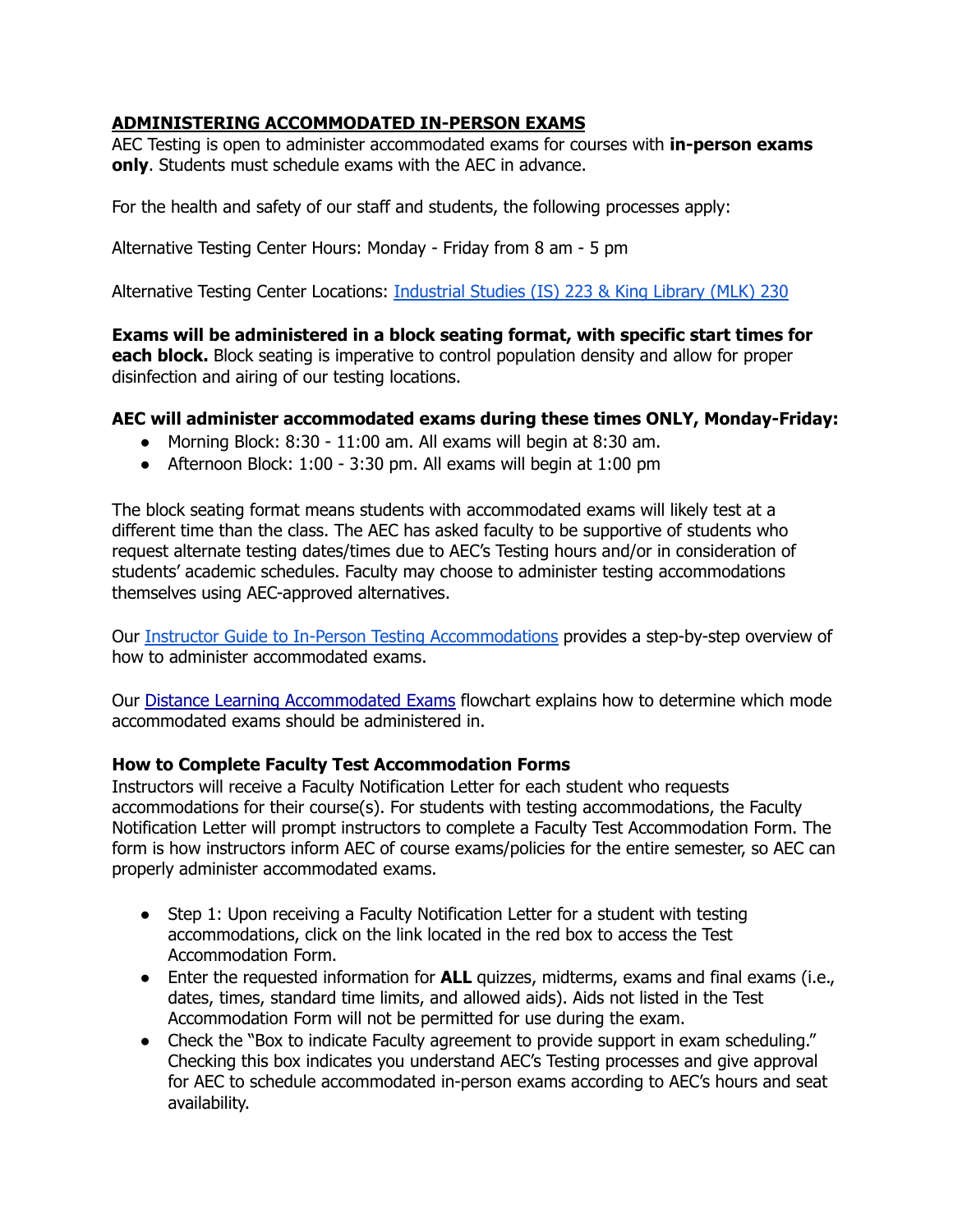Note: The link in the Test Accommodation Form is only valid for one-time use. Any changes must be submitted via the MyAEC [Faculty](https://hood.accessiblelearning.com/SJSU/instructor/) Portal.

### **Alternatives to AEC Testing**

Instructors may choose to administer accommodated exams themselves if they prefer. Instructors must discuss this with students in advance to make arrangements. Arrangements may include:

- Instructor proctors exam(s) with prescribed testing accommodations
- Instructor enlists the aid of their department to administer the exam with prescribed testing accommodations
- Instructor utilizes the proctoring services of the University Testing Office with prescribed testing accommodations

# **Scheduling Accommodated In-Person Exams**

Students are instructed to:

- Step 1: Students must contact faculty of record for each course to discuss prescribed testing accommodation(s) and the administration of course exams. Faculty will electronically complete the AEC Test Accommodation Form through the link provided on the Faculty Notification Letter.
- Step 2: Students must submit a Test [Accommodation](https://www.youtube.com/watch?v=cUATAOkbUBc&list=PLtHfE8CVNN4EI_x6zASh7BFzldHR8oc9F&index=5) Form for each exam/quiz at least 5 business days before the scheduled exam date (3 business days for Summer/Winter sessions). Test Accommodation Forms will show as "processing" until the AEC confirms your request. IMPORTANT: Requests for final exams have a different deadline and must be submitted by 4/1/22.
- Step 3: AEC will email you within 2 business days of the exam to confirm your testing date, time, and location.

Student processes for requesting and scheduling testing accommodations are outlined in our [FAQs](https://www.sjsu.edu/aec/about/faq/current-students.php#currentstdtestaccoms) and our Steps for Using Testing [Accommodations](https://www.sjsu.edu/aec/docs/Steps%20for%20Using%20Testing%20Accommodations%20Flowchart%20Spring%202022.pdf) flowchart.

# **Exam Drop-Offs and Pick-Ups**

Instructors who wish to provide their own copies of exams may drop off and pick up exams in **Industrial Studies (IS) 223** Monday - Friday from 9 am - 4 pm.

If you prefer to drop off/pick up exams from the Main AEC Office in Administration 110, please let AEC Testing know via email or phone so we can make arrangements.

If modifications to AEC processes are made in accordance with University guidelines, AEC will inform students and faculty in the following locations:

- Direct emails to students and faculty
- AEC's Frequently Asked Questions (FAQs) for [students](https://www.sjsu.edu/aec/about/faq/current-students.php#currentstdtestaccoms) and [faculty](https://www.sjsu.edu/aec/about/faq/faculty-faq.php#facultytestaccom)
- MyAEC [Student](https://hood.accessiblelearning.com/sjsu/) Portal Alternative Testing Section
- MyAEC [eAgreements](https://www.youtube.com/watch?v=Id5DdVb4q8U&t=9s) All students are required to read and electronically sign all updates to eAgreements each semester